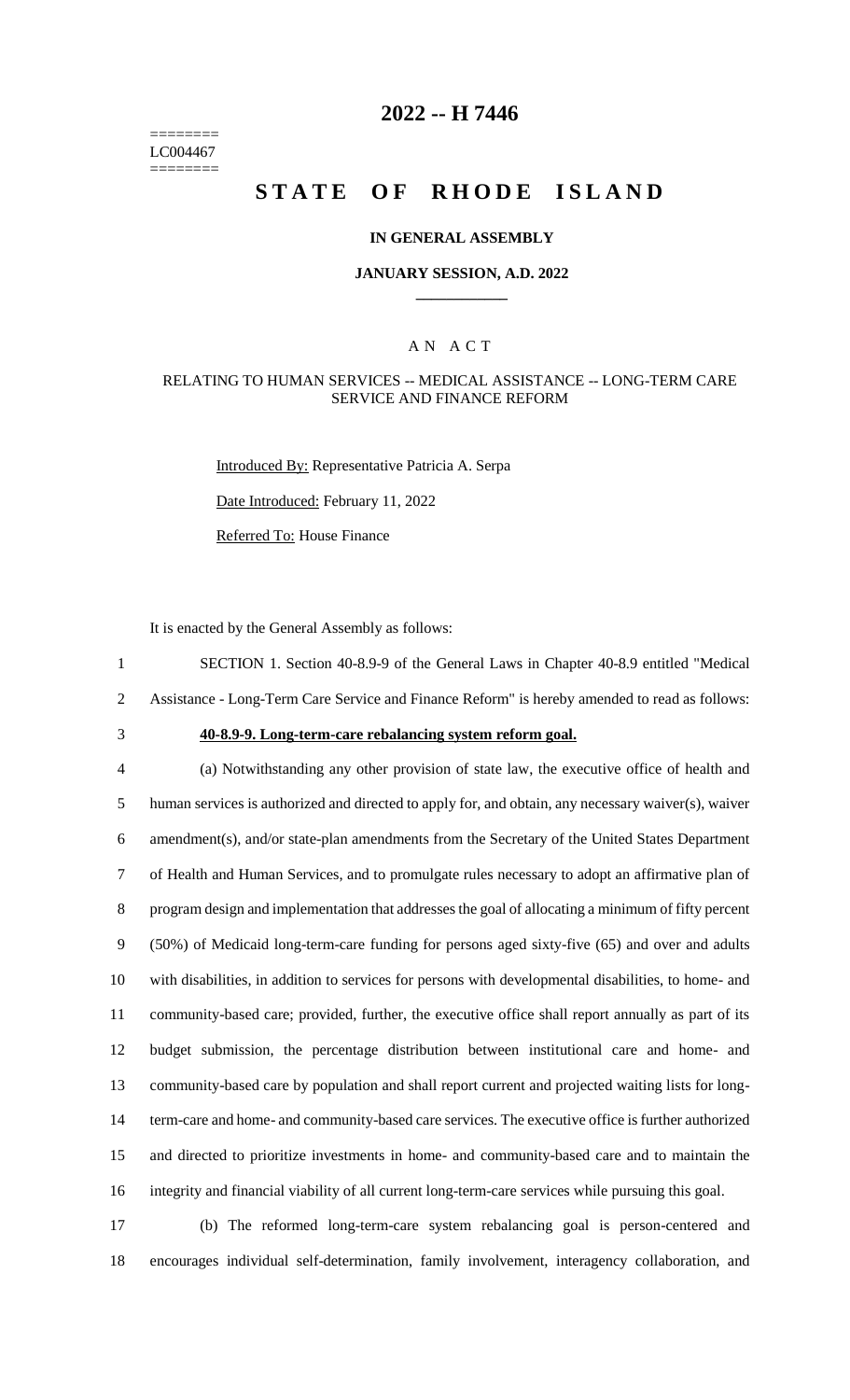individual choice through the provision of highly specialized and individually tailored home-based services. Additionally, individuals with severe behavioral, physical, or developmental disabilities must have the opportunity to live safe and healthful lives through access to a wide range of supportive services in an array of community-based settings, regardless of the complexity of their medical condition, the severity of their disability, or the challenges of their behavior. Delivery of services and supports in less-costly and less-restrictive community settings will enable children, adolescents, and adults to be able to curtail, delay, or avoid lengthy stays in long-term-care institutions, such as behavioral health residential-treatment facilities, long-term-care hospitals, intermediate-care facilities, and/or skilled nursing facilities.

 (c) Pursuant to federal authority procured under § 42-7.2-16, the executive office of health and human services is directed and authorized to adopt a tiered set of criteria to be used to determine eligibility for services. The criteria shall be developed in collaboration with the state's health and human services departments and, to the extent feasible, any consumer group, advisory board, or other entity designated for these purposes, and shall encompass eligibility determinations for long- term-care services in nursing facilities, hospitals, and intermediate-care facilities for persons with intellectual disabilities, as well as home- and community-based alternatives, and shall provide a common standard of income eligibility for both institutional and home- and community-based care. The executive office is authorized to adopt clinical and/or functional criteria for admission to a nursing facility, hospital, or intermediate-care facility for persons with intellectual disabilities that are more stringent than those employed for access to home- and community-based services. The executive office is also authorized to promulgate rules that define the frequency of re-assessments for services provided for under this section. Levels of care may be applied in accordance with the following:

 (1) The executive office shall continue to apply the level-of-care criteria in effect on June 30, 2015, for any recipient determined eligible for and receiving Medicaid-funded long-term services and supports in a nursing facility, hospital, or intermediate-care facility for persons with intellectual disabilities on or before that date, unless:

 (i) The recipient transitions to home- and community-based services because he or she would no longer meet the level-of-care criteria in effect on June 30, 2015; or

 (ii) The recipient chooses home- and community-based services over the nursing facility, hospital, or intermediate-care facility for persons with intellectual disabilities. For the purposes of this section, a failed community placement, as defined in regulations promulgated by the executive office, shall be considered a condition of clinical eligibility for the highest level of care. The executive office shall confer with the long-term-care ombudsperson with respect to the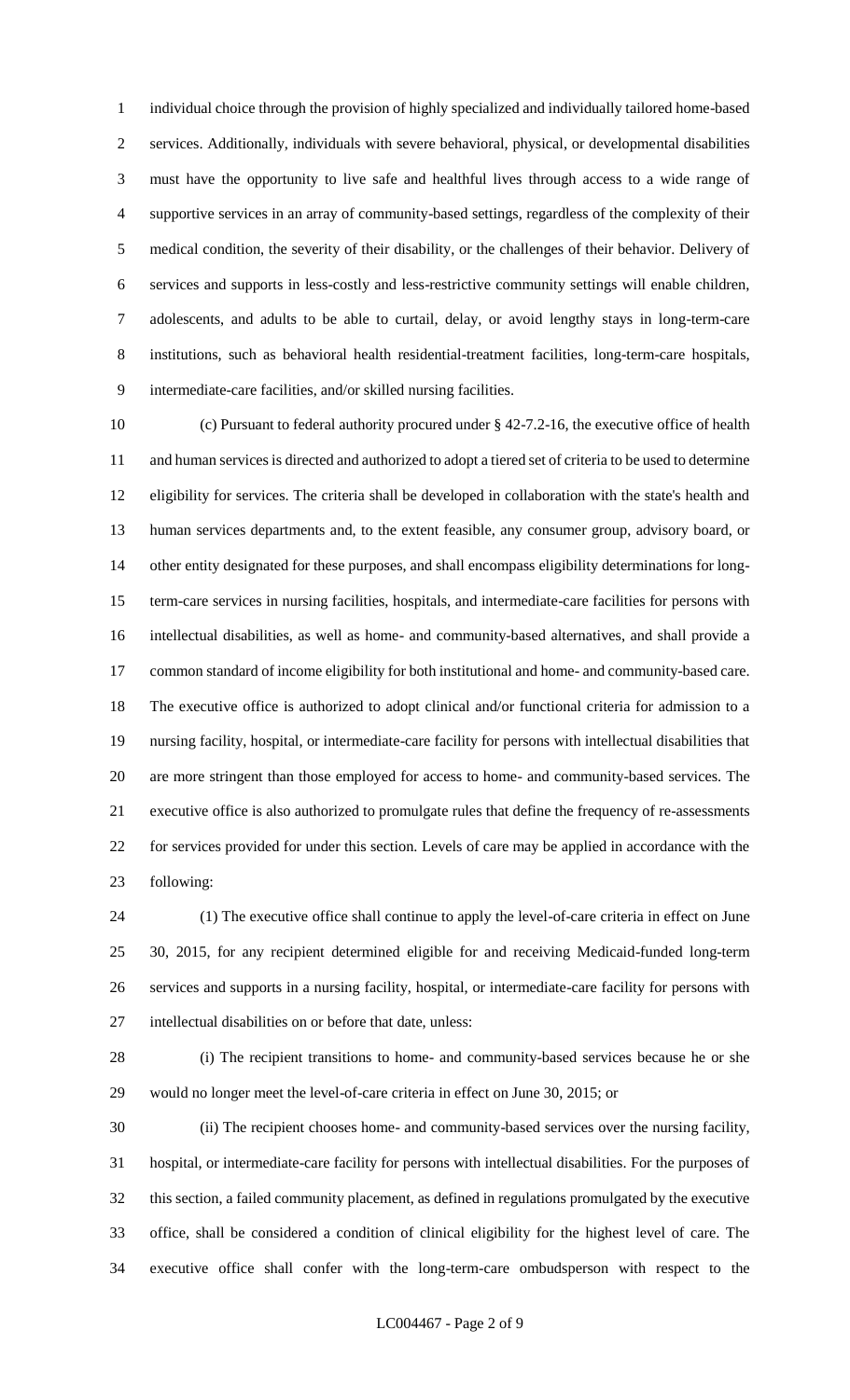determination of a failed placement under the ombudsperson's jurisdiction. Should any Medicaid recipient eligible for a nursing facility, hospital, or intermediate-care facility for persons with intellectual disabilities as of June 30, 2015, receive a determination of a failed community placement, the recipient shall have access to the highest level of care; furthermore, a recipient who has experienced a failed community placement shall be transitioned back into his or her former nursing home, hospital, or intermediate-care facility for persons with intellectual disabilities whenever possible. Additionally, residents shall only be moved from a nursing home, hospital, or intermediate-care facility for persons with intellectual disabilities in a manner consistent with applicable state and federal laws.

 (2) Any Medicaid recipient eligible for the highest level of care who voluntarily leaves a nursing home, hospital, or intermediate-care facility for persons with intellectual disabilities shall not be subject to any wait list for home- and community-based services.

 (3) No nursing home, hospital, or intermediate-care facility for persons with intellectual disabilities shall be denied payment for services rendered to a Medicaid recipient on the grounds that the recipient does not meet level-of-care criteria unless and until the executive office has:

 (i) Performed an individual assessment of the recipient at issue and provided written notice to the nursing home, hospital, or intermediate-care facility for persons with intellectual disabilities 18 that the recipient does not meet level-of-care criteria; and

 (ii) The recipient has either appealed that level-of-care determination and been unsuccessful, or any appeal period available to the recipient regarding that level-of-care determination has expired.

 (d) The executive office is further authorized to consolidate all home- and community- based services currently provided pursuant to 42 U.S.C. § 1396n into a single system of home- and community-based services that include options for consumer direction and shared living. The resulting single home- and community-based services system shall replace and supersede all 42 U.S.C. § 1396n programs when fully implemented. Notwithstanding the foregoing, the resulting single program home- and community-based services system shall include the continued funding of assisted-living services at any assisted-living facility financed by the Rhode Island housing and mortgage finance corporation prior to January 1, 2006, and shall be in accordance with chapter 66.8 of title 42 as long as assisted-living services are a covered Medicaid benefit.

 (e) The executive office is authorized to promulgate rules that permit certain optional services including, but not limited to, homemaker services, home modifications, respite, and physical therapy evaluations to be offered to persons at risk for Medicaid-funded long-term care subject to availability of state-appropriated funding for these purposes.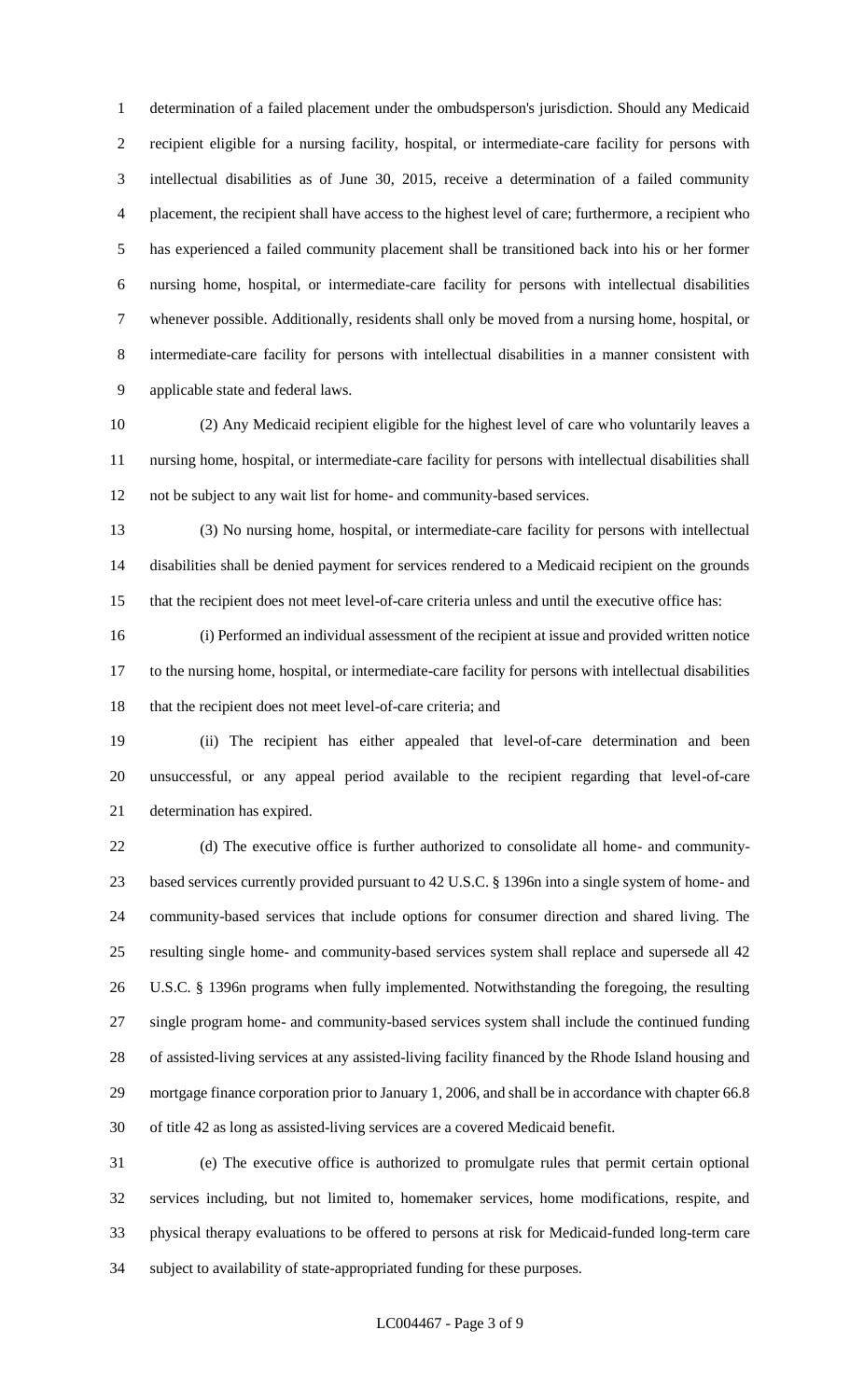(f) To promote the expansion of home- and community-based service capacity, the executive office is authorized to pursue payment methodology reforms that increase access to homemaker, personal care (home health aide), assisted living, adult supportive-care homes, and adult day services, as follows:

 (1) Development of revised or new Medicaid certification standards that increase access to service specialization and scheduling accommodations by using payment strategies designed to achieve specific quality and health outcomes.

 (2) Development of Medicaid certification standards for state-authorized providers of adult day services, excluding providers of services authorized under § 40.1-24-1(3), assisted living, and adult supportive care (as defined under chapter 17.24 of title 23) that establish for each, an acuity- based, tiered service and payment methodology tied to: licensure authority; level of beneficiary needs; the scope of services and supports provided; and specific quality and outcome measures.

 The standards for adult day services for persons eligible for Medicaid-funded long-term services may differ from those who do not meet the clinical/functional criteria set forth in § 40- 8.10-3.

 (3) As the state's Medicaid program seeks to assist more beneficiaries requiring long-term services and supports in home- and community-based settings, the demand for home-care workers has increased, and wages for these workers has not kept pace with neighboring states, leading to high turnover and vacancy rates in the state's home-care industry, the executive office shall institute a one-time increase in the base-payment rates for FY 2019, as described below, for home-care service providers to promote increased access to and an adequate supply of highly trained home- healthcare professionals, in amount to be determined by the appropriations process, for the purpose of raising wages for personal care attendants and home health aides to be implemented by such providers.

 (i) A prospective base adjustment, effective not later than July 1, 2018, of ten percent (10%) of the current base rate for home-care providers, home nursing care providers, and hospice providers contracted with the executive office of health and human services and its subordinate agencies to deliver Medicaid fee-for-service personal care attendant services.

 (ii) A prospective base adjustment, effective not later than July 1, 2018, of twenty percent (20%) of the current base rate for home-care providers, home nursing care providers, and hospice providers contracted with the executive office of health and human services and its subordinate agencies to deliver Medicaid fee-for-service skilled nursing and therapeutic services and hospice care.

(iii) A base adjustment effective, not later than July 1, 2022, of thirty-four and twenty-nine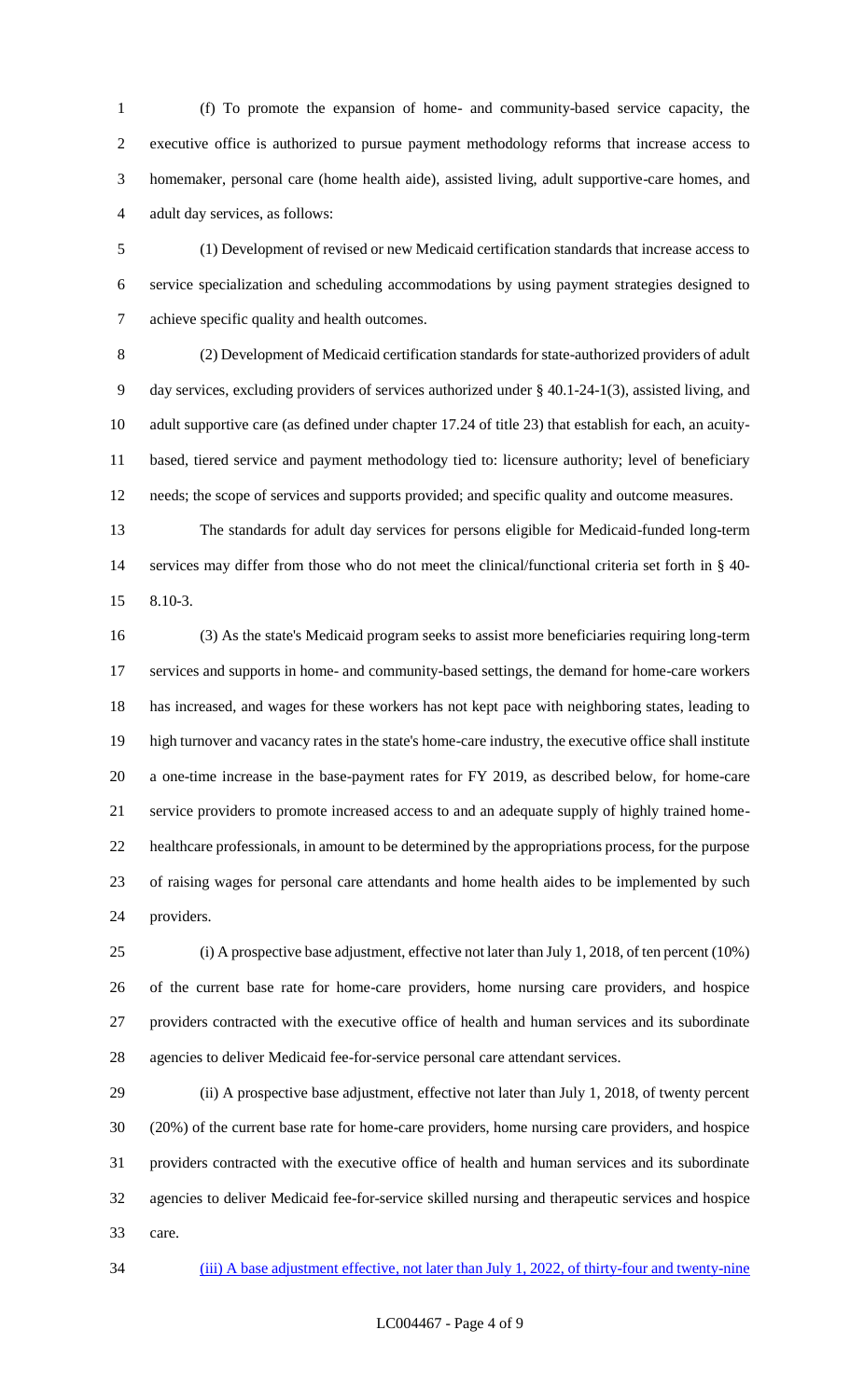1 hundredths percent (34.29%) of the current base rate for home care providers, home nursing care providers, and hospice providers contracted with the executive office of health and human services, its subordinate agencies and contractors to deliver Medicaid personal care attendant and homemaking services to beneficiaries. (iv) A base adjustment, effective on the same date as any wage increases implemented by the executive office of health and human services or within a collective bargaining agreement for any person working for a program under chapters 8.14 and 8.15 of title 40 of a multiple of one and forty-two hundredths (1.42) of the current base rate for home care providers, home nursing care providers and hospice providers contracted with the executive office of health and human services, its subordinate agencies and contractors to deliver Medicaid personal care attendant and 11 homemaking services to beneficiaries. (v) A base adjustment, effective not later than July 1, 2022, of ten percent (10%) of the 13 current base rate for home care providers, home nursing care providers and hospice providers 14 contracted with the executive office of health and human services, its subordinate agencies and contractors to deliver Medicaid personal care attendant services, skilled nursing care and 16 therapeutic services and hospice care to beneficiaries that reside in a municipality as identified by 17 the office of primary care and rural health within the department of health.

18 (vi) A base adjustment, effective not later than July 1, 2022, of ten percent (10%) of the 19 current base rate for home nursing care providers and hospice providers contracted with the 20 executive office of health and human services, its subordinate agencies and contractors to deliver 21 Medicaid skilled nursing care to beneficiaries that have tracheotomies or use ventilators.

22 (iii)(vii) Effective upon passage of this section, hospice provider reimbursement, 23 exclusively for room and board expenses for individuals residing in a skilled nursing facility, shall 24 revert to the rate methodology in effect on June 30, 2018, and these room and board expenses shall 25 be exempted from any and all annual rate increases to hospice providers as provided for in this 26 section.

 $\frac{1}{27}$  (iv)(viii) On the first of July in each year, beginning on July 1, 2019, the executive office of health and human services will initiate an annual inflation increase to the base rate for home- care providers, home nursing care providers, and hospice providers contracted with the executive office and its subordinate agencies to deliver Medicaid fee-for-service personal care attendant services, skilled nursing and therapeutic services and hospice care. The base rate increase shall be a percentage amount equal to the New England Consumer Price Index card as determined by the United States Department of Labor for medical care and for compliance with all federal and state 34 laws, regulations, and rules, and all national accreditation program requirements. All Medicaid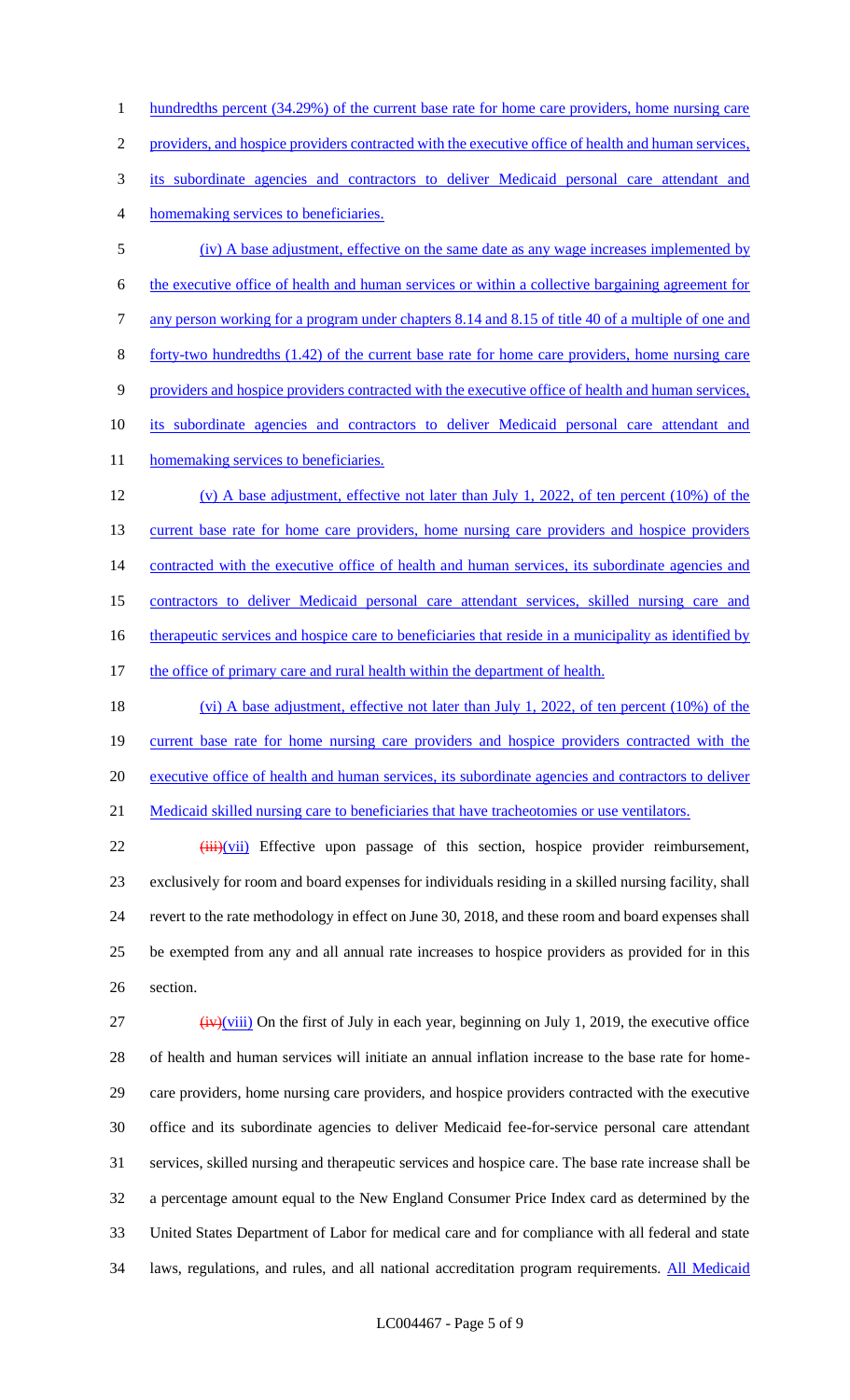1 programs operated by the executive office of health and human services, its subordinate agencies

2 and contractors shall not reimburse home care providers, home nursing care providers and hospice

3 providers less than fee-for-service rates.

 (g) As the state's Medicaid program seeks to assist more beneficiaries requiring long-term services and supports in home- and community-based settings, the demand for home-care workers has increased, and wages for these workers has not kept pace with neighboring states, leading to high turnover and vacancy rates in the state's home-care industry. To promote increased access to and an adequate supply of direct-care workers, the executive office shall institute a payment 9 methodology change, in Medicaid fee-for-service and managed care, for FY 2022, that shall be 10 passed through directly to the direct-care workers' wages who are employed by home nursing care 11 and home-care providers licensed by the Rhode Island department of health, as described below:

12 (1) Effective July 1, 2021 July 1, 2022, increase the existing shift differential modifier by 13 nineteen cents (\$0.19) to fifty percent (50%) of the base rate to account for time and a half wages 14 per fifteen (15) minutes for personal care and combined personal care/homemaker, including travel 15 time in accordance with 29 C.F.R. § 785.38.

16 (i) Employers must pass on one hundred percent (100%) of the shift differential modifier 17 increase per fifteen minute (15) unit of service to the CNAs who rendered such services. This 18 compensation shall be provided in addition to the rate of compensation that the employee was 19 receiving as of June 30, 2021. For an employee hired after June 30, 2021, the agency shall use not 20 less than the lowest compensation paid to an employee of similar functions and duties as of June 21 30, 2021, as the base compensation to which the increase is applied.

22 (ii) Employers must provide to EOHHS an annual compliance statement showing wages 23 as of June 30, 2021, amounts received from the increases outlined herein, and compliance with this 24 section by July 1, 2022. EOHHS may adopt any additional necessary regulations and processes to 25 oversee this subsection.

26 (2) Effective January 1, 2022 July 1, 2022, increase the establish a new behavioral 27 healthcare enhancement of  $$0.39$  ten percent (10%) of the current base rate per fifteen (15) minutes 28 for personal care, combined personal care/homemaker, and homemaker only for providers who 29 have at least thirty percent (30%) of their for direct-care workers (which includes certified nursing 30 assistants (CNA) and homemakers) certified in behavioral healthcare training provided by Rhode 31 Island College, the Rhode Island Partnership for Home Care or any training provider protectively 32 determined to be compliant by the executive office of health and human services.

33 (i) Employers must pass on one hundred percent (100%) of the behavioral healthcare 34 enhancement per fifteen (15) minute unit of service rendered by only those CNAs and homemakers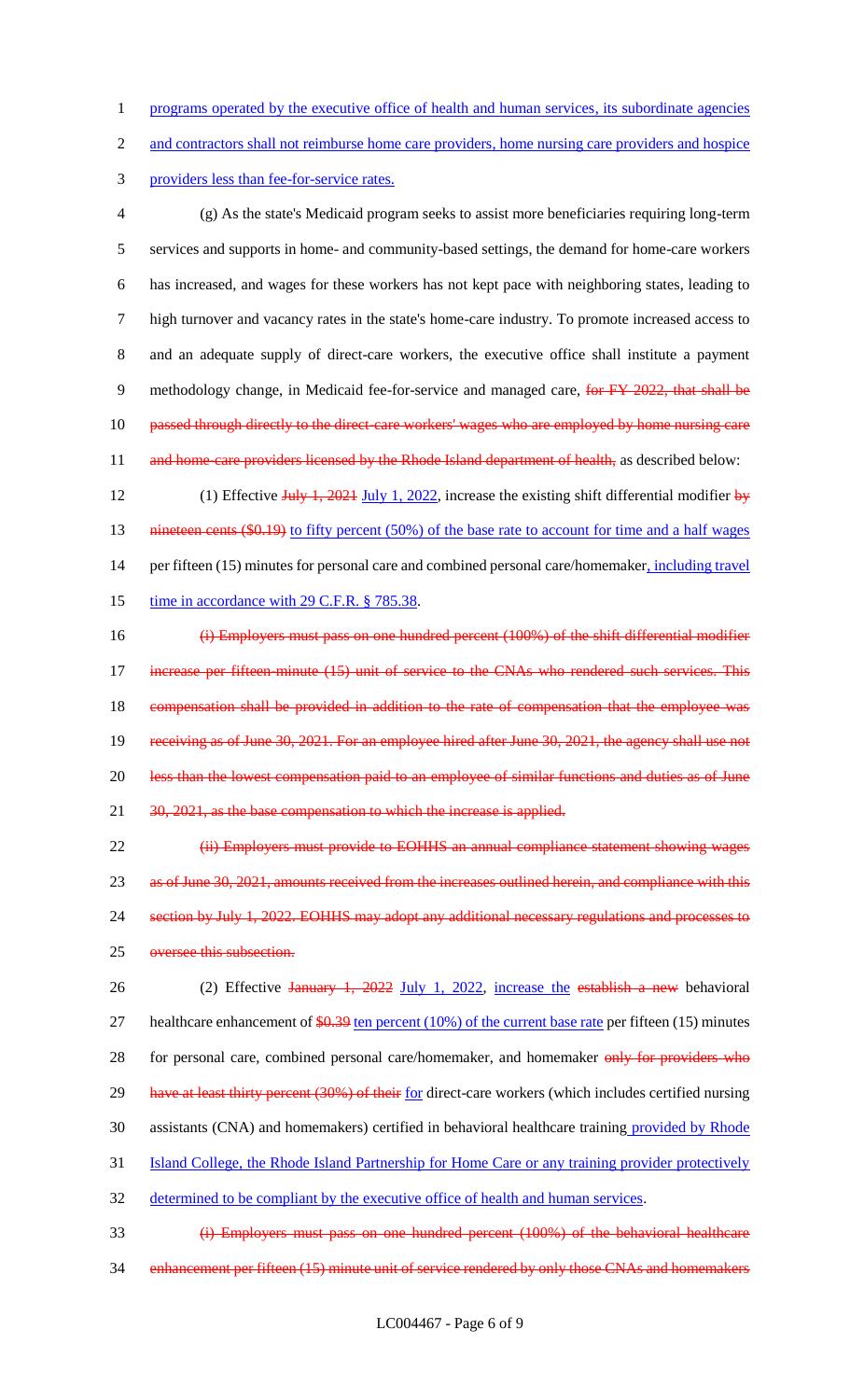1 who have completed the thirty (30) hour behavioral health certificate training program offered by 2 Rhode Island College, or a training program that is prospectively determined to be compliant per EOHHS, to those CNAs and homemakers. This compensation shall be provided in addition to the 4 rate of compensation that the employee was receiving as of December 31, 2021. For an employee hired after December 31, 2021, the agency shall use not less than the lowest compensation paid to an employee of similar functions and duties as of December 31, 2021, as the base compensation to which the increase is applied.

 (ii) By January 1, 2023, employers must provide to EOHHS an annual compliance statement showing wages as of December 31, 2021, amounts received from the increases outlined 10 herein, and compliance with this section, including which behavioral healthcare training programs 11 were utilized. EOHHS may adopt any additional necessary regulations and processes to oversee 12 this subsection.

13 (h) The executive office shall implement a reimbursement methodology for providers to 14 be compliant with U.S. Department of Labor Travel Rules for Workers in accordance with 29 15 C.F.R. § 785.38.

 $\frac{(\mathbf{h})(i)}{(\mathbf{h})(i)}$  The executive office shall implement a long-term-care-options counseling program to provide individuals, or their representatives, or both, with long-term-care consultations that shall include, at a minimum, information about: long-term-care options, sources, and methods of both public and private payment for long-term-care services and an assessment of an individual's functional capabilities and opportunities for maximizing independence. Each individual admitted to, or seeking admission to, a long-term-care facility, regardless of the payment source, shall be informed by the facility of the availability of the long-term-care-options counseling program and shall be provided with long-term-care-options consultation if they so request. Each individual who applies for Medicaid long-term-care services shall be provided with a long-term-care consultation.  $\left(\frac{1}{2}\right)(i)$  The executive office is also authorized, subject to availability of appropriation of funding, and federal, Medicaid-matching funds, to pay for certain services and supports necessary to transition or divert beneficiaries from institutional or restrictive settings and optimize their health and safety when receiving care in a home or the community. The secretary is authorized to obtain any state plan or waiver authorities required to maximize the federal funds available to support expanded access to home- and community-transition and stabilization services; provided, however, payments shall not exceed an annual or per-person amount.

 $\frac{f(x)}{f(x)}$  To ensure persons with long-term-care needs who remain living at home have adequate resources to deal with housing maintenance and unanticipated housing-related costs, the secretary is authorized to develop higher resource eligibility limits for persons or obtain any state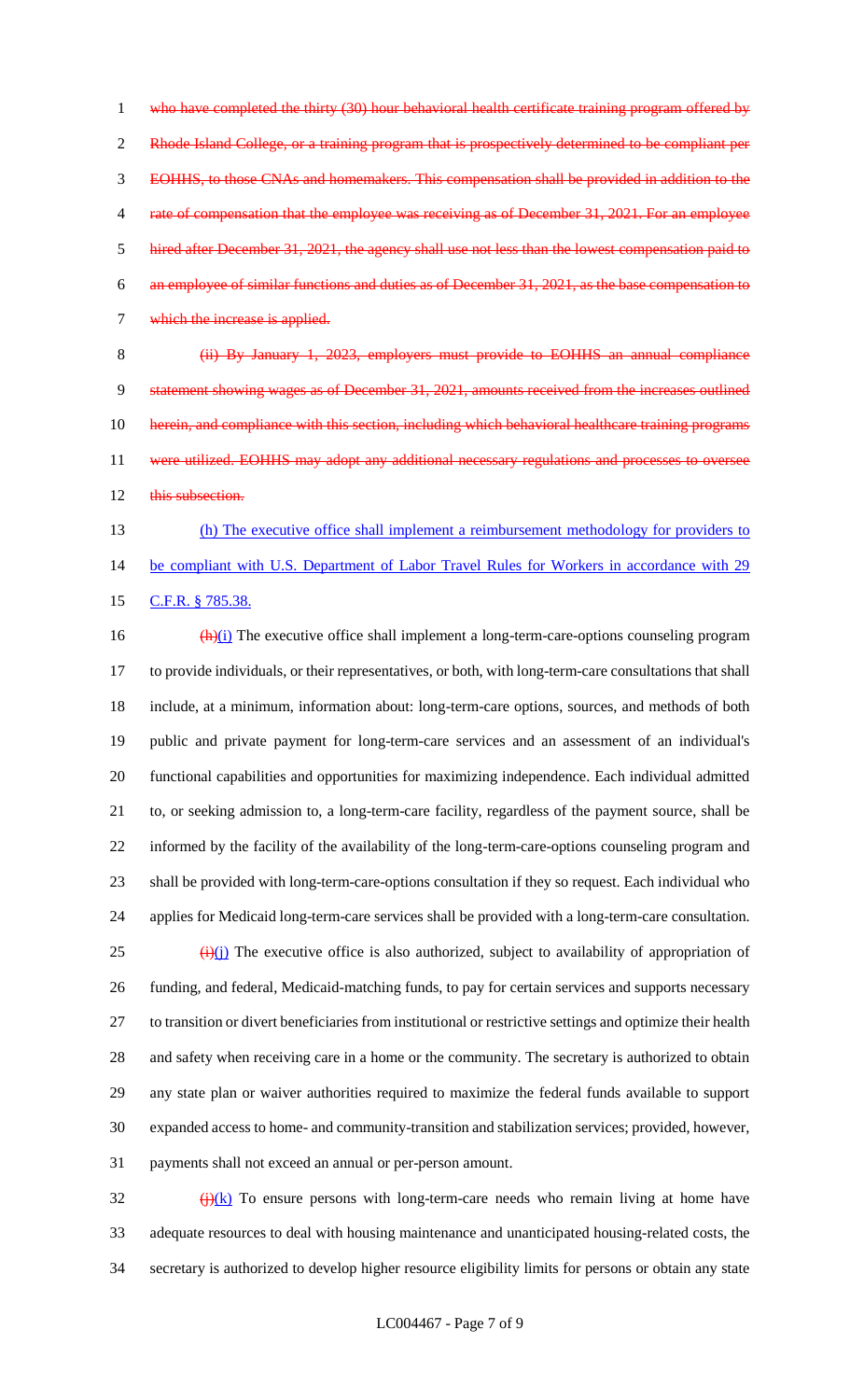- plan or waiver authorities necessary to change the financial eligibility criteria for long-term services and supports to enable beneficiaries receiving home and community waiver services to have the resources to continue living in their own homes or rental units or other home-based settings.
- $\frac{4}{x}(k)$  The executive office shall implement, no later than January 1, 2016, the following home- and community-based service and payment reforms:
- 

(1) [Deleted by P.L. 2021, ch. 162, art. 12, § 6.]

 (2) Adult day services level of need criteria and acuity-based, tiered-payment methodology; and

 (3) Payment reforms that encourage home- and community-based providers to provide the specialized services and accommodations beneficiaries need to avoid or delay institutional care.

 $\frac{(\mathrm{H})(\mathrm{m})}{(\mathrm{H})(\mathrm{m})}$  The secretary is authorized to seek any Medicaid section 1115 waiver or state-plan amendments and take any administrative actions necessary to ensure timely adoption of any new or amended rules, regulations, policies, or procedures and any system enhancements or changes, for which appropriations have been authorized, that are necessary to facilitate implementation of the requirements of this section by the dates established. The secretary shall reserve the discretion 16 to exercise the authority established under  $\S § 42-7.2-5(6)(v)$  and 42-7.2-6.1, in consultation with the governor, to meet the legislative directives established herein.

SECTION 2. This act shall take effect upon passage.

#### ======== LC004467 ========